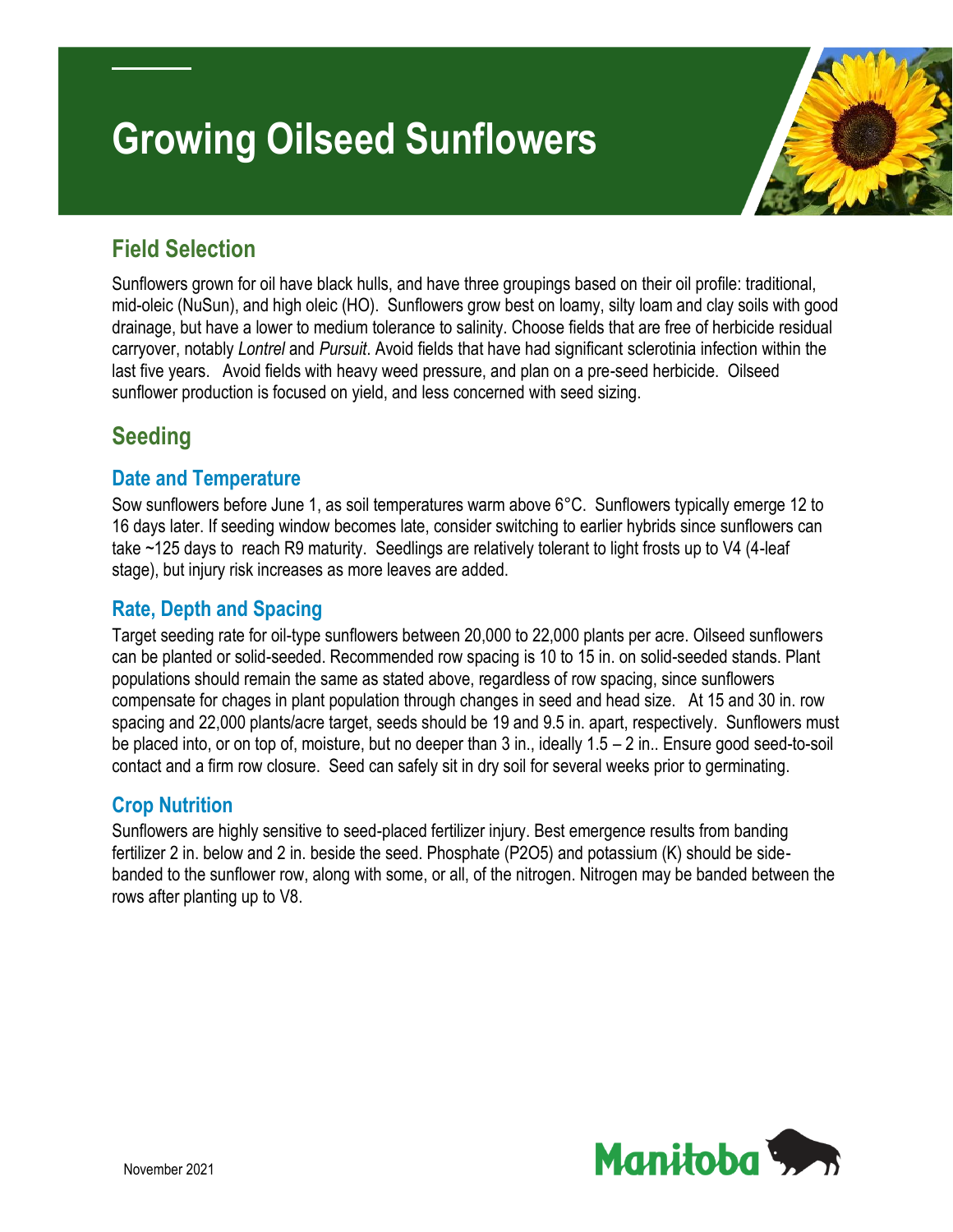#### **Sunflower Nutrient Uptake and General Fertilizer Recommendations**

| <b>Nutrient</b>               | <b>Nutrient</b><br>Uptake @<br>2000 lbs/acre | <b>General Fertility Recommendation</b>                                                                                   |
|-------------------------------|----------------------------------------------|---------------------------------------------------------------------------------------------------------------------------|
| N                             | $67 - 82$<br>lbs/acre                        | Lower applied N rates than other crops, similar to oats. Apply 60 to 90 lbs<br>actual N/acre up to the V8 stage.          |
| P <sub>2</sub> O <sub>5</sub> | $23 - 28$<br>lbs/acre                        | Apply phosphate at 30 to 40 lbs/acre, banded 2 in. beside and below the<br>seedrow.                                       |
| K <sub>2</sub> O              | $33 - 41$<br>lbs/acre                        | Apply potassium at 15 to 30 lbs/acre in a sideband and 30 to 60 lbs/acre, if<br>broadcast.                                |
| S                             | $8 - 9$ lbs/acre                             | A test may be required on some soils to determine sulphur status. Apply<br>sulphate at 20 lbs/acre on well-drained soils. |

Visit [www.gov.mb.ca/agriculture/crops/crop-management/sunflowers.html](https://www.gov.mb.ca/agriculture/crops/crop-management/sunflowers.html) for more detail.

# **Pest Management**

#### **Insects**

Many insects can reduce sunflower yields, but only some build up enough to cause economic damage. Oilseed types are not as prone to quality losses from insect damage as confectionary sunflowers. Cutworms can be damaging early in the year, and can dramatically reduce crop stands, if not controlled. Banded sunflower moth, Lygus bugs and seed weevils can damage newly-forming seeds. Economic thresholds for weevils are 10-12 adults per oilseed plant, scouting to start at R5.1 bloom stage.



#### **Weeds**

Sunflowers are uncompetitive early in the season, but can quickly shade out weeds after canopy closure occurs. Control weeds via a combination of beginning with a clean field, using a pre-emergent herbicide, in-crop application and/or inter-row tillage before V6 leaf stage. Weeds should be removed within the first month of crop growth to minimize yield losses. Oilseed sunflowers are generally *Express* (tribenuron) tolerant or Clearfield-tolerant hybrids.

#### **Diseases**

Sclerotinia is a serious disease of sunflowers in Manitoba in wetter years, particularly if wet, humid conditions persist at harvest, leading to head or stalk rot. Follow an extended crop rotation between sclerotinia susceptible crops, especially if there was significant infection in the previous four years. Downy mildew, phoma, rust, and verticillium wilt also affect sunflowers. Fungicide efficacy is limited in sunflowers. Lengthy rotations are most effective in reducing incidence.